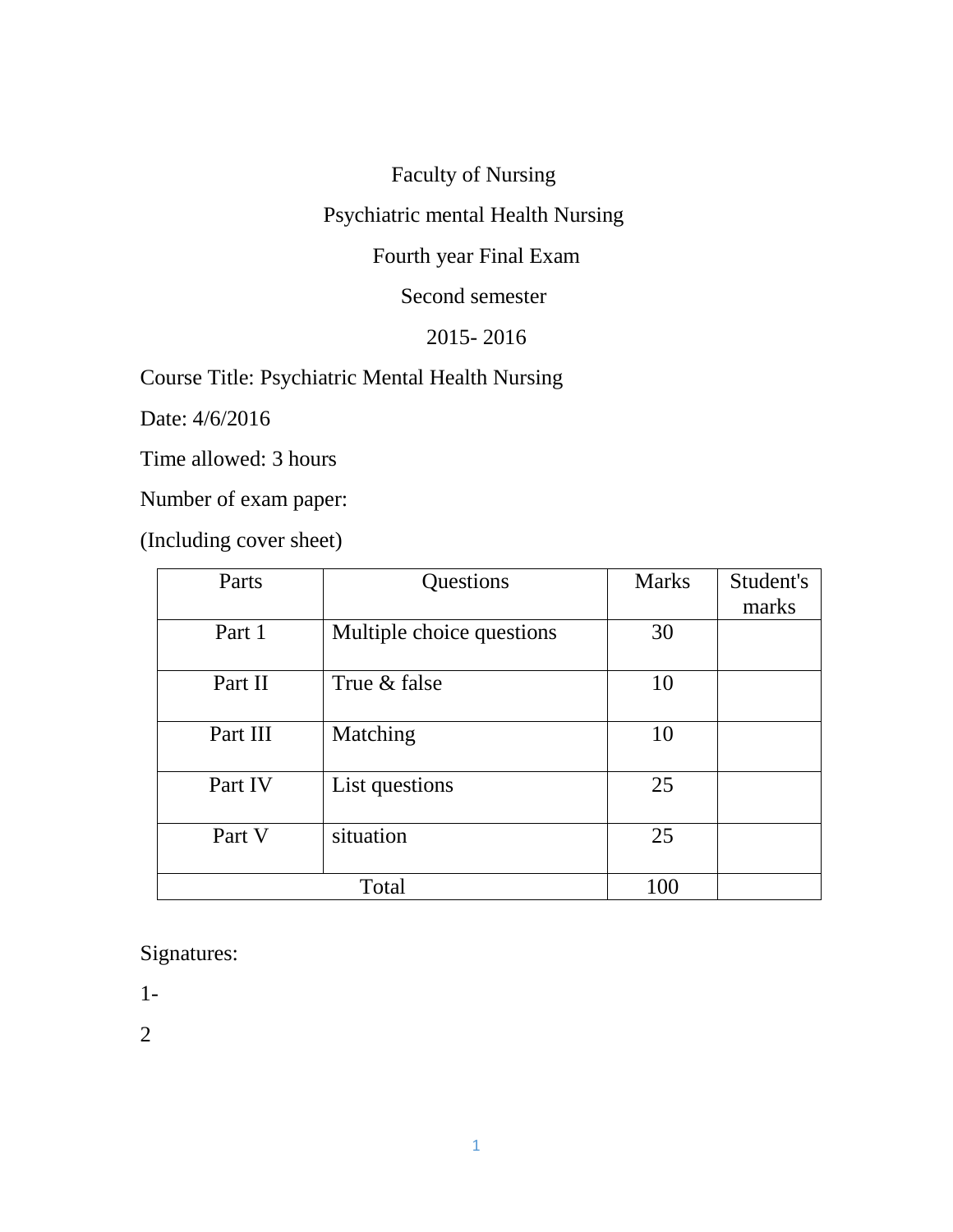#### Part I:- Multiple choice questions: ( 30Marks

Read the following statements and encircle the correct answer. There is only one best answer:

**1.** You would expect a client with a diagnosis of bipolar disorder to be treated with:

| a-librium   | c-lithium |
|-------------|-----------|
| b- lioresal | d-lindane |

- **2.** The nurse is preparing a patient for the termination phase of the nursepatient relationship. Which nursing task that is most appropriate for this phase
	- a- Planning short-term goals
	- b- Decrease her visited to patient
	- c- Developing realistic solution.
	- d- Tries to keep patient dependent on her
- **3.** A client is diagnosed with obsessive compulsive disorder. Which behavioral symptoms would the nurse expect to assess?
	- a- Restlessness and pacing
	- b- Exhibit diaphoresis and tachycardia
	- c- Use breathing techniques to decrease anxiety
	- d- Use excessive and ritualistic behaviors to relieve anxiety.
- **4.** The nurse caring for an individual with schizoid personality disorder would expect to assess:
	- a- Impulsive, restless, aggressive behavior.
	- b- Magical thinking and suspicious, odd behavior.
	- c- Distrustful, cold, often angry behaviors.
	- d- Few interactions wish other and little verbalization
- **5.** An angry man channels his hostilities into competitive sports in which there are many opportunities for combat. This is an example of.
	- a- Sublimation
	- b- Rationalization
	- c- Repression
	- d- Reaction formation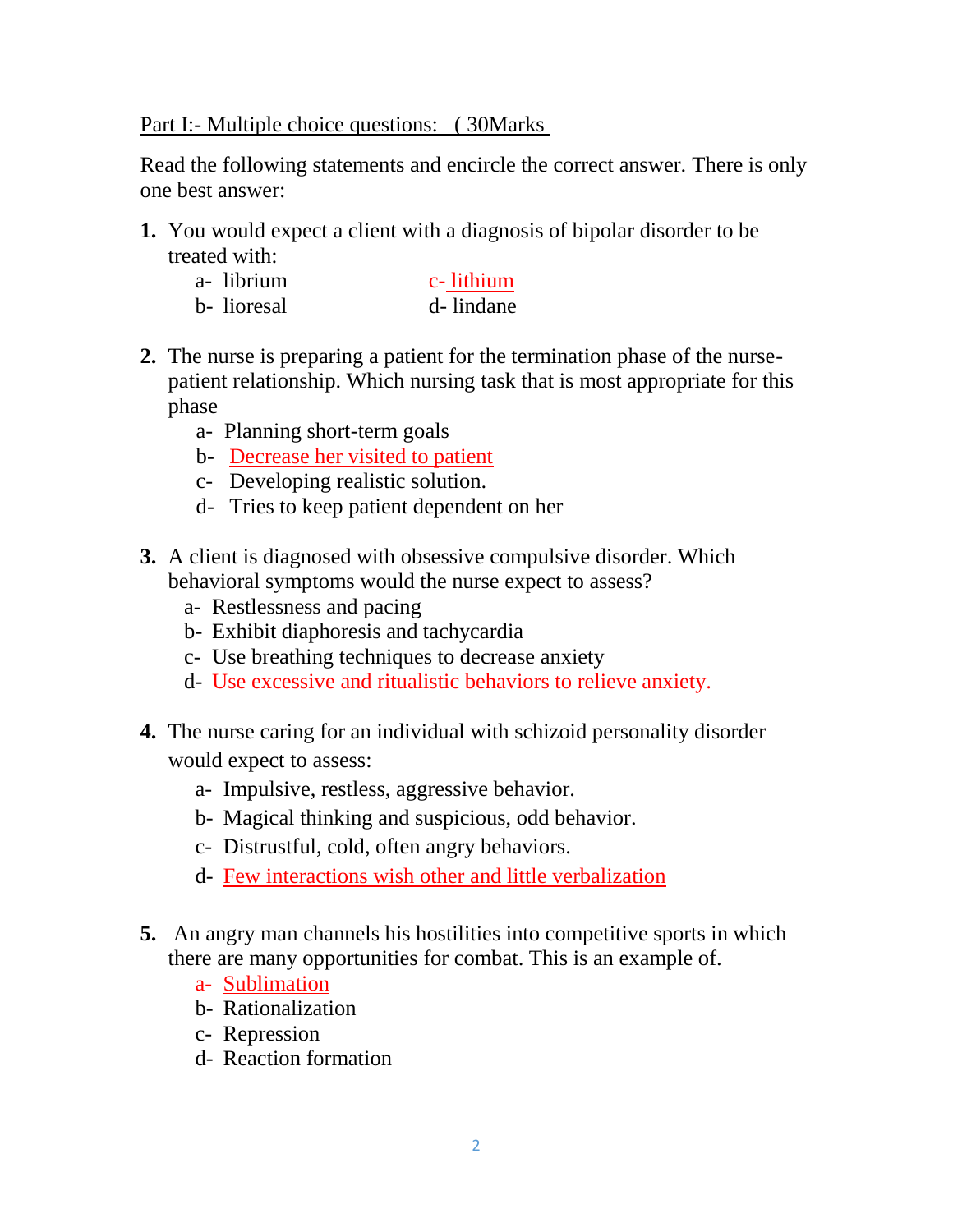- **6.** Which of the following statements indicates that the speaker is missing an important aspect of a mentally health life?
	- a- "I am responsible for my reactions to situation; others have no control over my emotion."
	- b- "My goal in life is to always treat other people as I want to be treated."
	- c- "I am self-sufficient; I do not need personal relationships with other people."
	- d- "I see each problem as a challenges and a source of creative growth."
- **7.** A client with delusion of persecution believes the hospital food is being poisoned by the staff. The nurse knows the best appropriate method to encourage client to eat is:
	- a- Put the client's favorite foods in an attractive arrangement
	- b- Present only the warm foods that arrive from the kitchen.
	- c- The client prepared the food by himself and packaged in his items.
	- d- food items that are the same as what other clients in the dining room are eating
- **8.** Odd, eccentric, cold, withdrawn, and irrational describe the symptoms associated with which cluster of personality disorder?
	- a- Cluster A
	- b- Cluster B
	- c- Cluster C
	- d- Cluster D
- **9.** School phobia is usually treated by
	- a- Returning the child to the school immediately with family support.
	- b- Calmly explaining why attendance in school is necessary
	- c- Allowing the child to enter the school before the other children
	- d- Allowing the parent to accompany the child in the classroom
- **10.**What would the nurse most expect to observe in a client with impulsive behavior?
	- a- ability to delay gratification
	- b- low tolerance for frustration
	- c- good problem solving skills
	- d- commitment to long term goal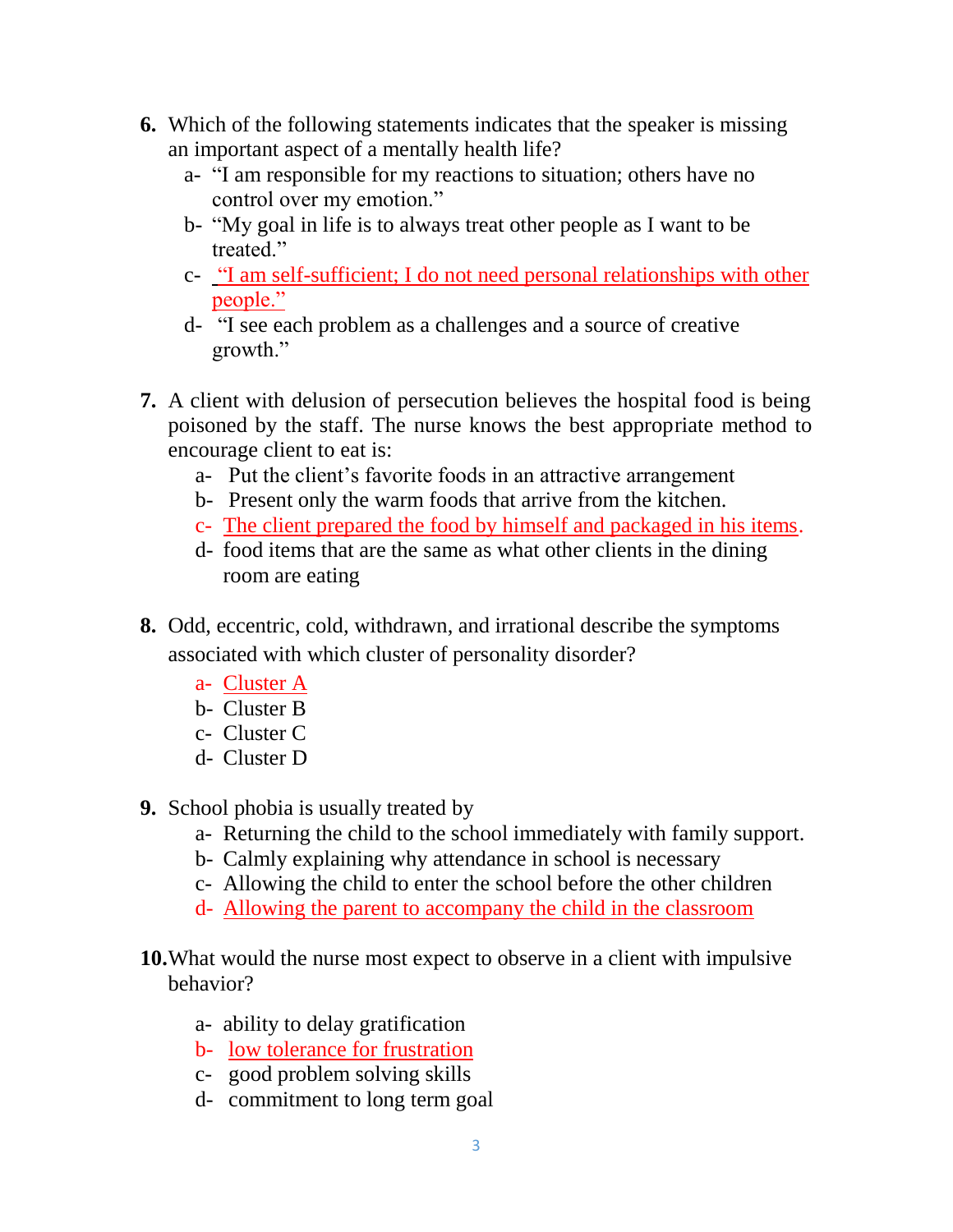- **11.**A client who is taking chlorpromazine hydrochloride (Thorazine) is experiencing extrapyramidal side effects (EPS). The nurse understands that EPS is:
	- a- Dysfunction of the cardiovascular system
	- b- Involuntary muscle movements
	- c- Similar to a seizure disorder
	- d- toxic reaction of the liver
- **12.**The nurse knows the most common side effect of benzodiazepine antianxiety medications is:
	- a- Confusion
	- b- Headache
	- c- Sedation
	- d- Flatulence
- **13.**The nurse is interviewing an elderly client who may have been abused by the neighbor. The nurse during interview should:
	- a- be confrontational
	- b- Blame patient about this abuse.
	- c- be nonthreatening and nonjudgmental
	- d- Avoid asking the client about the potential abuse in the future.
- **14.** A client is admitted through the emergency department with a diagnosis of depression. During the initial phase of the relationship with this client, the nurse would expect which reaction to interpersonal communication?
	- a- insight b- Silence
	- c- Anger d- elation
- **15.**Which of the following are considered the positive signs of schizophrenia?
	- a- Delusions ,anhedonia, ambivalence
	- b- Hallucinations, illusions, ambivalence.
	- c- Delusions, hallucinations , disorganized thought
	- d- Disordered thinking, anhedonia, illusions.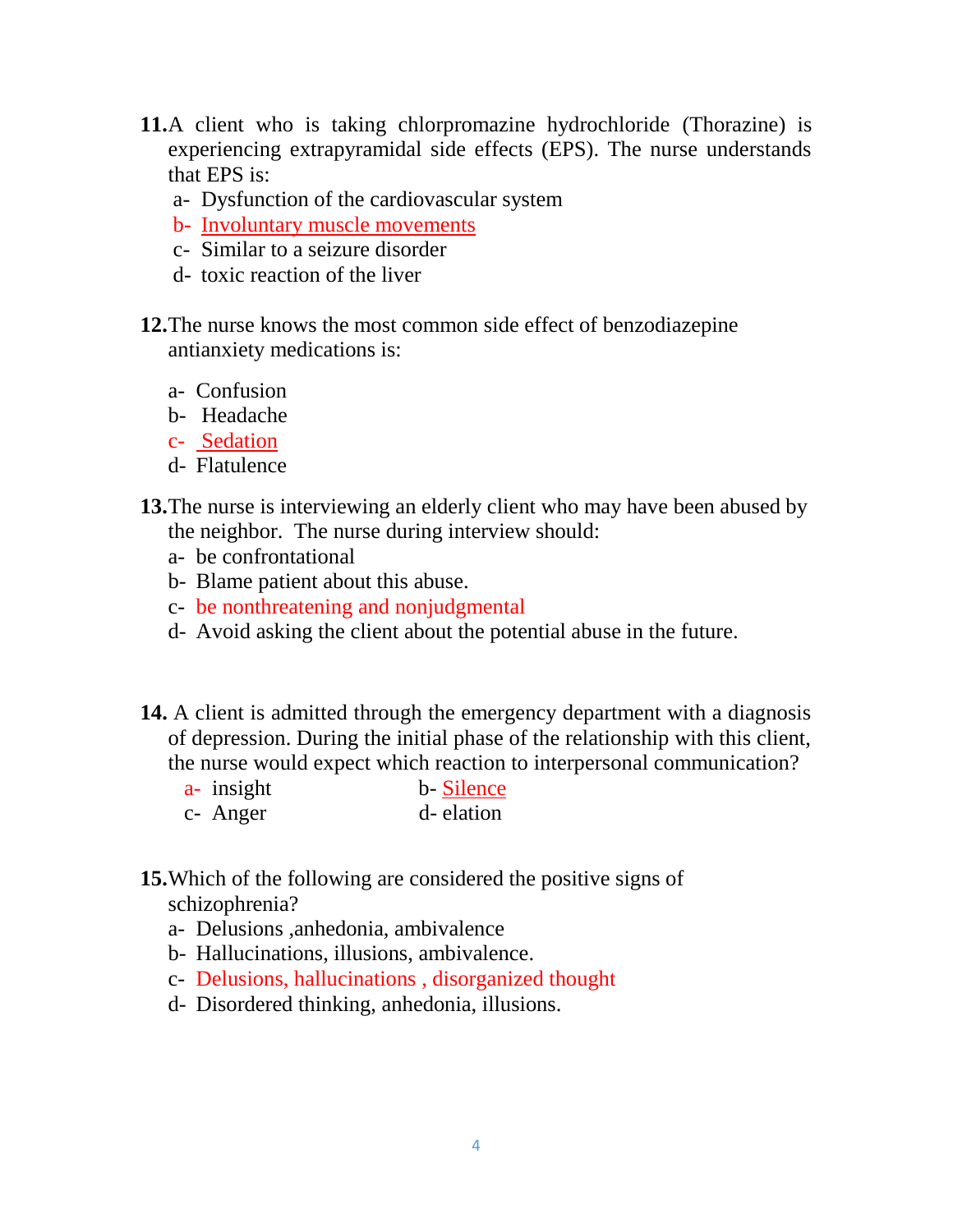- **16.**Which principle of the psychoanalytic model is particularly useful to psychiatric nurses?
	- a- Behavior has meaning.
	- b- Behavior that is reinforced will be perpetuated.
	- c- The first 7 years of a person's life determine personality.
	- d- Behavioral deviations result from an incongruence between verbal and nonverbal communication.
- **17.**A nurse working with a client with agoraphobia recognizes that the most effective technique for treatment of agoraphobia is:
	- a- Gradual desensitization by controlled exposure to the situation the client fears
	- b- Teaching relaxation techniques
	- c- Repeated exposure to the situations the client fears
	- d- Distraction each time the client brings up the problem
- **18.**If the client was experiencing negative symptoms of schizophrenia, the nurse would expect to see :
	- a- Flat affect and little speech
	- b- Rigid posture
	- c- Excessive purposeless movement
	- d- Inappropriate laughter
- **19.**The secondary gain for patient with somatoform disorders are :
	- a- Getting out usual responsibilities.
	- b- Getting extra attention.
	- c- Manipulating others in the environment.
	- d- Fulfillment of dependency needs.
	- e- Financial gain from insurance, worker's compensation, or sick benefits.
- **20.**The client's family asks the nurse " what is hypchondriasis ? . The best response by the nurse, hypochondriasis is …..
	- a- A persistent preoccupation with getting a serious disease without support by medical investigation
	- b- An illness fully explained by a diagnosed medical condition
	- c- Characterized by a variety of symptoms over a number of years.
	- d- The eventual result of excessive worry about disease.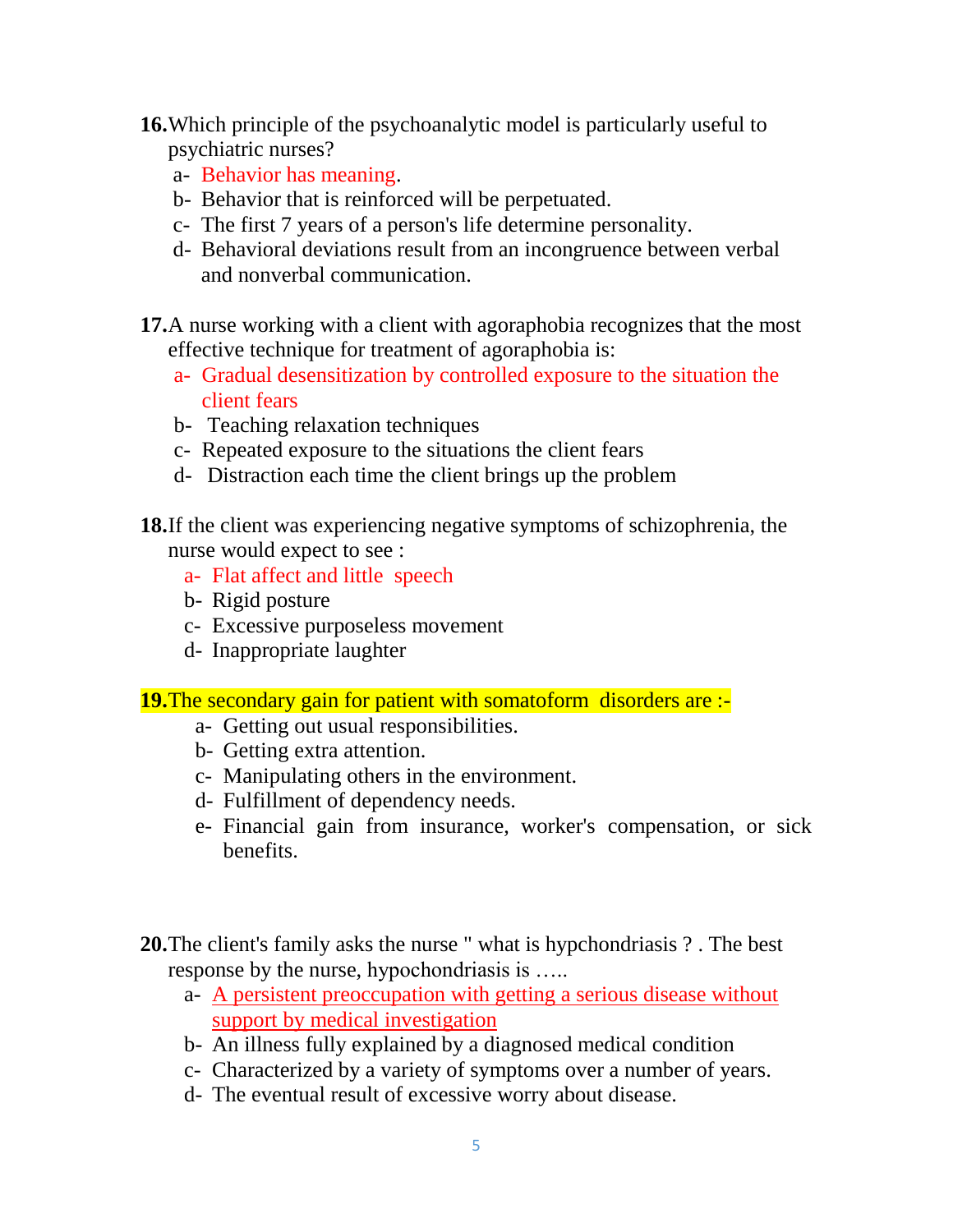- **21.**An employee uses the defense mechanism of displacement when the boss openly disagrees with suggestions. What behavior would be expected from this employee?
	- a. The employee assertively confronts the boss.
	- b. The employee leaves the staff meeting to work out in the gym.
	- c. The employee criticizes a coworker.
	- d. The employee takes the boss out to lunch.
- **22.** Which neurotransmitter has been implicated in the development of Alzheimer's disease?
	- a- Acetylcholine
	- b- Dopamine
	- c- Epinephrine
	- d- Serotonin
- **23.**Which of the following will the nurse use when communicating with a client who has a cognitive impairment?
	- a- Complete explanations with multiple details
	- b- Picture or gestures instead of words
	- c- Stimulating words and phrases to capture the client's attention
	- d- Short words and simple sentences
- **24.**What question would help the nurse determine the meaning of substance use to the individual client
	- a- "Why are you an alcoholic?"
	- b- "How often do you use drugs and alcohol?"
	- c- "What symptoms do you have when you use drugs?"
	- d- "What circumstances lead you to use drugs?"
- **25.**A client asks the nurse, "Do you think I should leave my husband?" The nurse responds, "You aren't sure if you should leave your husband?" The nurse is using which therapeutic technique?
	- a- Restating
	- b- Reframing
	- c- Reflecting
	- d- Offering a general lead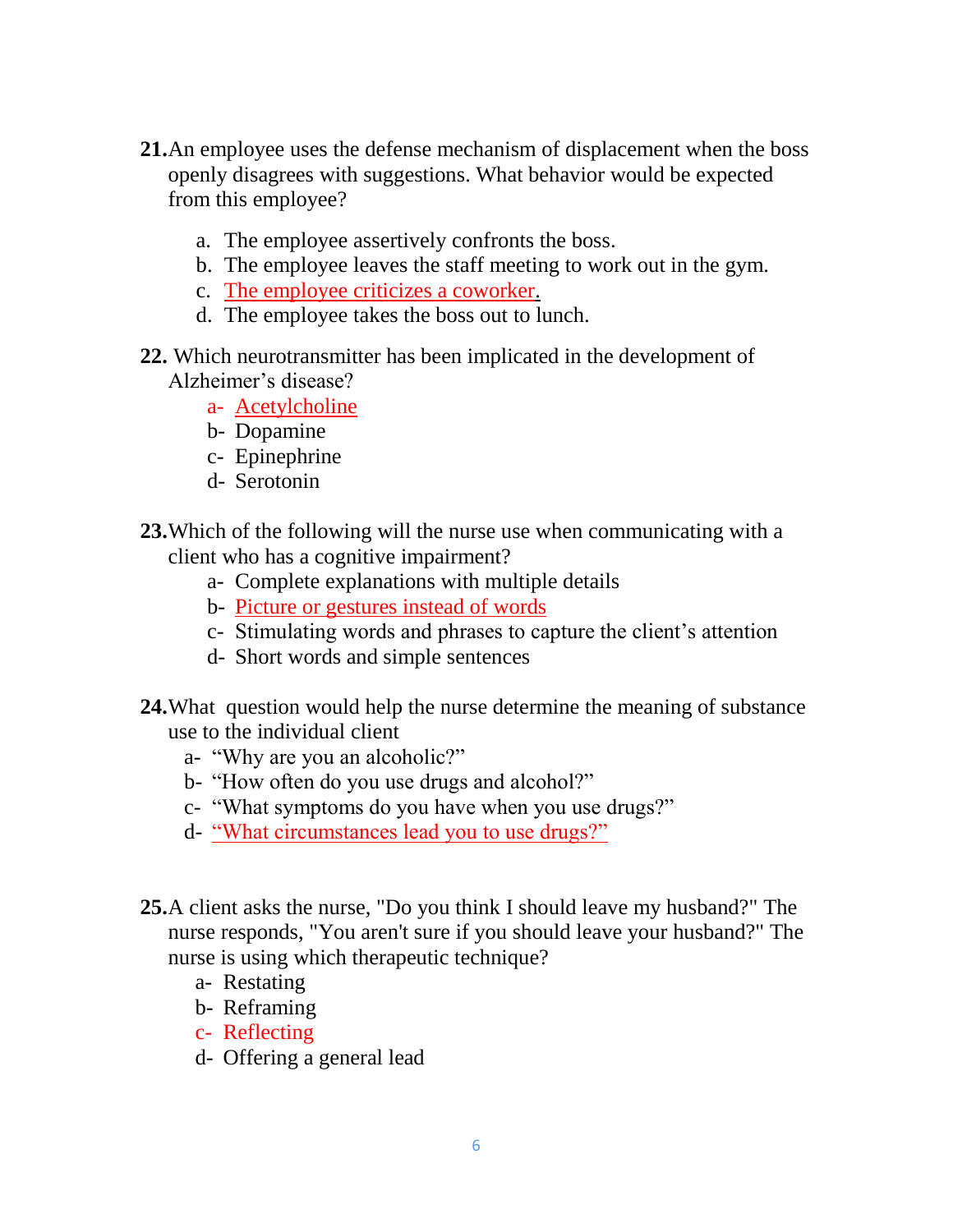- **26.**Silence in therapeutic communication is:
	- a- Not therapeutic.
	- b- A means of disapproval
	- c- It indicates intolerance and anger.
	- d- It allowing the client space in which to respond
- **27.**The main focus of milieu therapy is on
	- a- Daily living skill and Increase patient's self-esteem.
	- b- Crisis intervention and control deviant behavior
	- c- Decrease patient anxiety and psychotic symptoms
	- d- Provide safe structured environment and sense of communication
- **28.**According to Maslow's hierarchy of needs, which situation on an inpatient psychiatric unit would require priority intervention?
	- a- A client is disturbed that family can be seen only during visiting hours
	- b- A client exhibits hostile and angry behaviors toward another client.
	- c- A client states, "I have no one who cares about me."
	- d- A client states, "I have never met my career goals.
- **29.**A patient with bipolar disorder is pacing constantly today, while other clients are having a birthday party. There is music, noise, food. The patient walks over to the table and takes handfuls of cake to eat as he paces up and down the hall, the nurse best response to patient's behavior would be to:
	- a- Lit him continue to pace and eat.
	- b- Medicate him with **a p.r.n anti**-anxiety drugs
	- c- Restrain him in his room.
	- d- Ask patient to go outside and take a walk with you.

**30.**Giving broad opening is technique of communication that

- a- encourage the client to talk
- b- Giving meaning to what the patient is saying.
- c- Facing the client with his behavior.
- d- observe client's nonverbal communication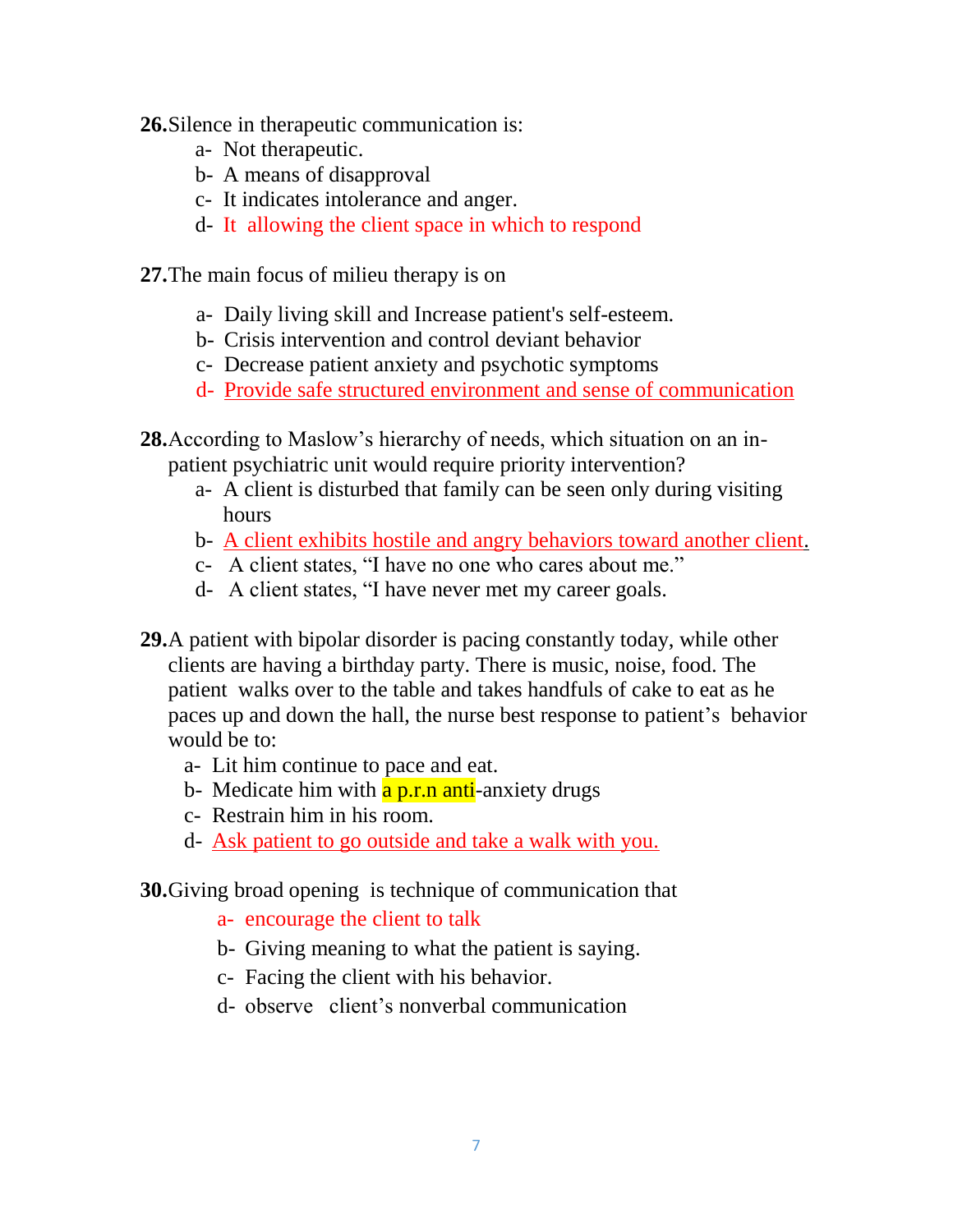# Part II; True and False questions; (10 mark)

Read each statement carefully and encircle "T" if the statement is true, encircle "F" if the statement is false.

| <b>Statements</b>                                                                                                                                    | True | False       |
|------------------------------------------------------------------------------------------------------------------------------------------------------|------|-------------|
| 1. All people not necessary need a balance between energy and<br>anxiety to preserve themselves, fulfill their beings and affirm<br>their existence. | T    |             |
| 2. Experiences provoking anxiety begins in infancy and continue<br>throughout life                                                                   | T    |             |
| 3. An important distinction between anxiety and fear is that<br>anxiety attacks at deeper level than fear                                            | T    |             |
| 4. Rationalization is seeing in others the same traits in which one<br>feels inadequate.                                                             |      | F           |
| 5. Client with bulimia nervosa are in no serious medical danger as<br>long as their weight remain near normal                                        |      | $\mathbf F$ |
| 6. The main differences between major depression and dysthymia<br>are in the duration and severity of the symptoms                                   | T    |             |
| 7. Objectivity is an ability to evaluate exactly the patient's                                                                                       |      | F           |
| behavior, with mixing one's own feelings, opinion or judgment                                                                                        |      |             |
| 8. The nurse should promoting dependence for schizophrenic<br>patient                                                                                |      | $\mathbf F$ |
| 9. A professional relationship focuses upon the personal and<br>emotional needs of the patient                                                       | T    |             |
| 10. Torticollis means stiffness of the neck                                                                                                          | T    |             |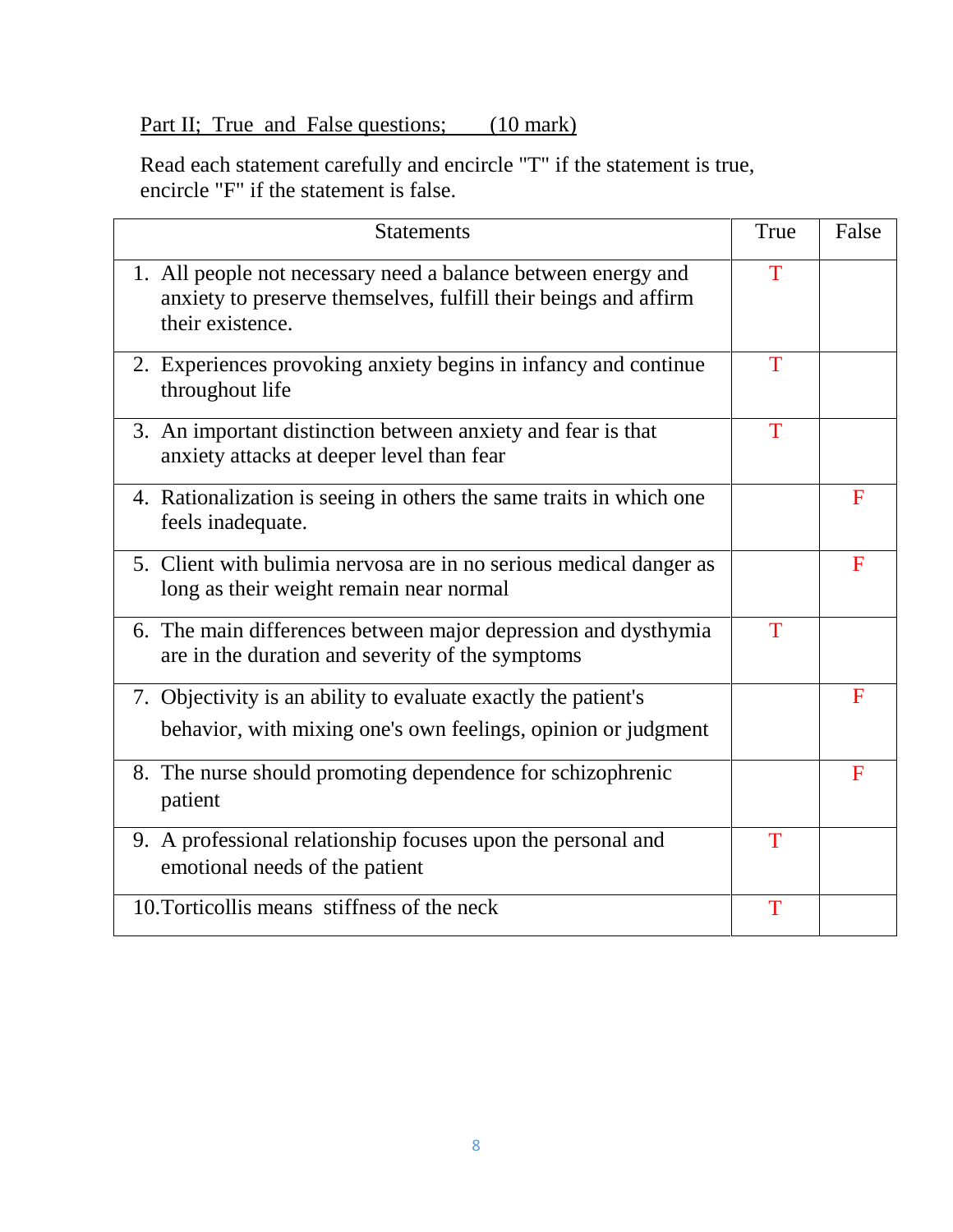### Part III : Match the term in column A with the correct definition in **column B (10 marks)**

| Answer         | A                             | B                                                                                                                |
|----------------|-------------------------------|------------------------------------------------------------------------------------------------------------------|
| 10             | a-projection                  | 1- Retreating to level of behavior that reduce anxiety, allow<br>me to feel more comfortable.                    |
| 5              | b-fear                        | 2-This is voluntary conscious forcing of unpleasant anxiety<br>producing experiences into the preconscious mind. |
| 9              | c-phobia                      | 3- . Refers to illogical and haphazard between ideas<br>connections                                              |
| $\overline{4}$ | d-Tangentiality               | 4. The patient never gets from desired point to desired goal.<br>So, he goes off the core of the topic           |
| $\overline{2}$ | e-repression                  | 5- is reaction to specific danger " event, situation, object "                                                   |
| 3              | f-Looseness of<br>association | 6- An unpleasant, unacceptable ideas, or impulses are<br>involuntary stored in the unconscious mind.             |
| 6              | g-Regression                  | 7- Holding two opposing emotions, attitudes, wishes, or<br>impulses toward the same person, at the same time     |
|                | h-Echolalia                   | 8- A monotonous repetition of certain movement or speech<br>without purpose                                      |
| 8              | i-Stereotypy                  | 9- irrational and persistent fear from " event, situation,<br>object "                                           |
| $\overline{7}$ | j- Ambivalence                | 10- The person rejects unwanted characteristics of self and<br>assigns them to others.                           |
| 2              | k-Suppression:-               |                                                                                                                  |
|                | 1- Denial                     |                                                                                                                  |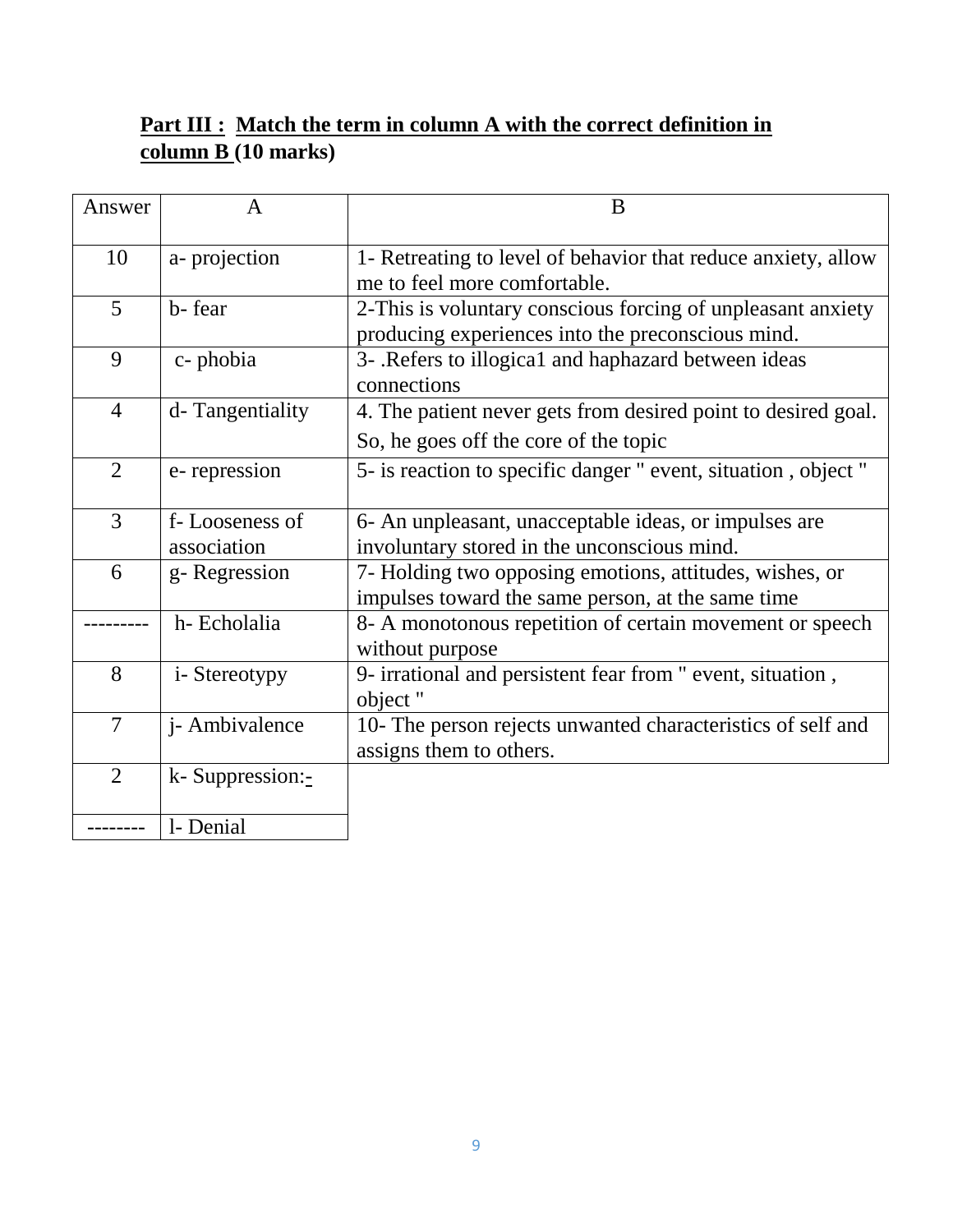# IV - List the followings ; (25 marks ):

|          | 1- Contraindications of ECT:                                                | (2 marks)           |  |
|----------|-----------------------------------------------------------------------------|---------------------|--|
|          |                                                                             |                     |  |
|          |                                                                             |                     |  |
|          |                                                                             |                     |  |
|          |                                                                             |                     |  |
|          |                                                                             |                     |  |
|          | 2- The main principle in creating a therapeutic nurse patient relationship: |                     |  |
| (2marks) |                                                                             |                     |  |
|          |                                                                             |                     |  |
|          |                                                                             |                     |  |
|          |                                                                             |                     |  |
|          |                                                                             |                     |  |
|          |                                                                             |                     |  |
|          | 3- Type of dissociative amnesia:                                            | $(2 \text{ marks})$ |  |
|          |                                                                             |                     |  |
|          |                                                                             |                     |  |
|          |                                                                             |                     |  |
| d.       |                                                                             |                     |  |
|          |                                                                             |                     |  |
|          | 4- Type of abusive behaviors:                                               | (2 marks)           |  |
| a.       |                                                                             |                     |  |
| b.       |                                                                             |                     |  |
| c.       |                                                                             |                     |  |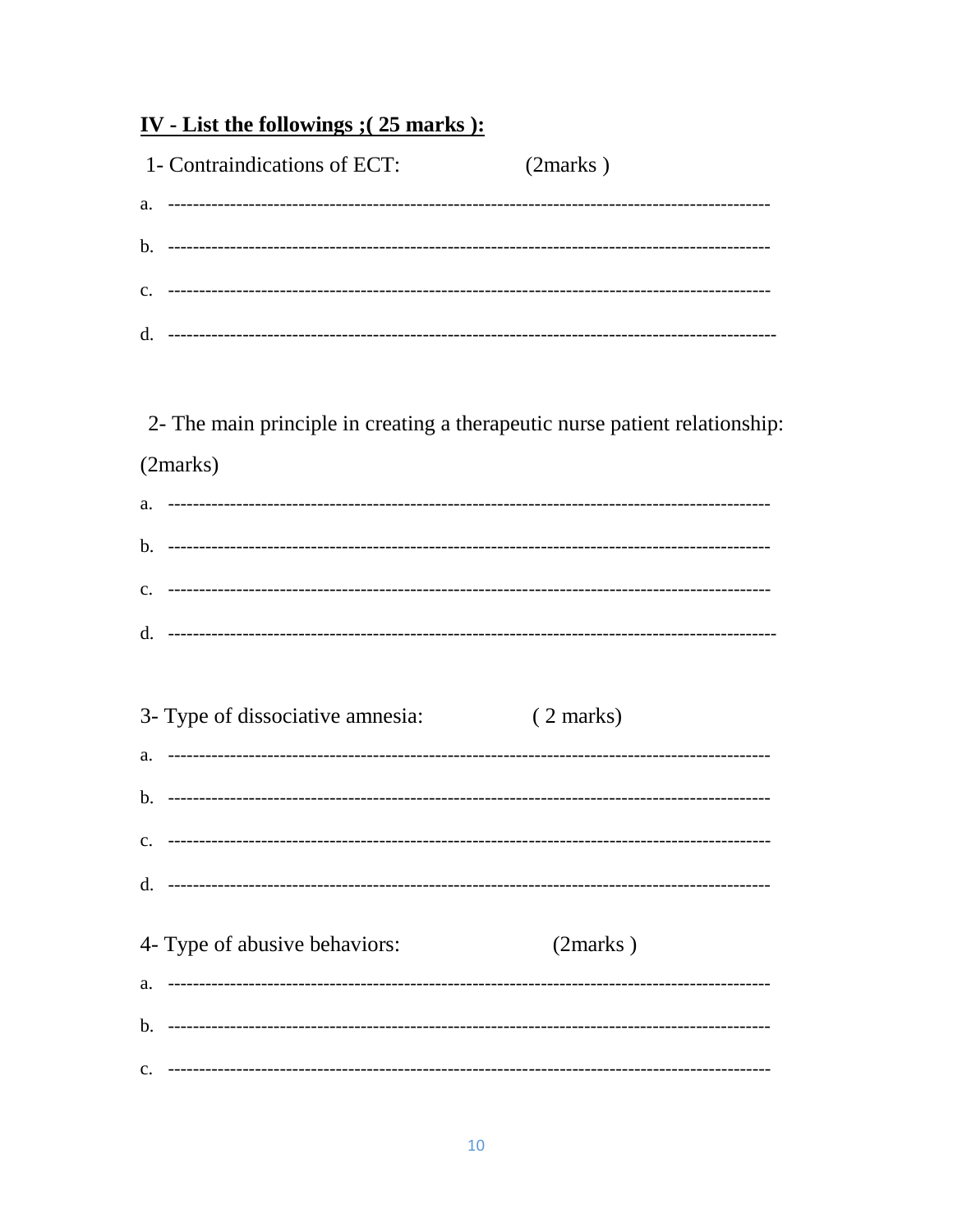| 5- Problems in Milieu Therapy (2marks)                                                    |
|-------------------------------------------------------------------------------------------|
|                                                                                           |
|                                                                                           |
|                                                                                           |
|                                                                                           |
| 1. Confidentiality. 2. Decision making 3. Limit setting.                                  |
| 4. Parallel process: staff behavior often mirrors patient's behaviors and vices<br>versa. |
| 6- Kind of patient discharge from the hospital<br>$(1.5 \text{ marks})$                   |
|                                                                                           |
|                                                                                           |
|                                                                                           |
| Conditional discharge Absolute discharge: Judicial discha                                 |
| 7- Situations in which the staff must be consistent. (1.5 marks)                          |
|                                                                                           |
|                                                                                           |
|                                                                                           |
| 8-Discuss four concepts of positive mental health<br>(2 marks)                            |
|                                                                                           |
|                                                                                           |
| $\mathbf{c}$ .                                                                            |
|                                                                                           |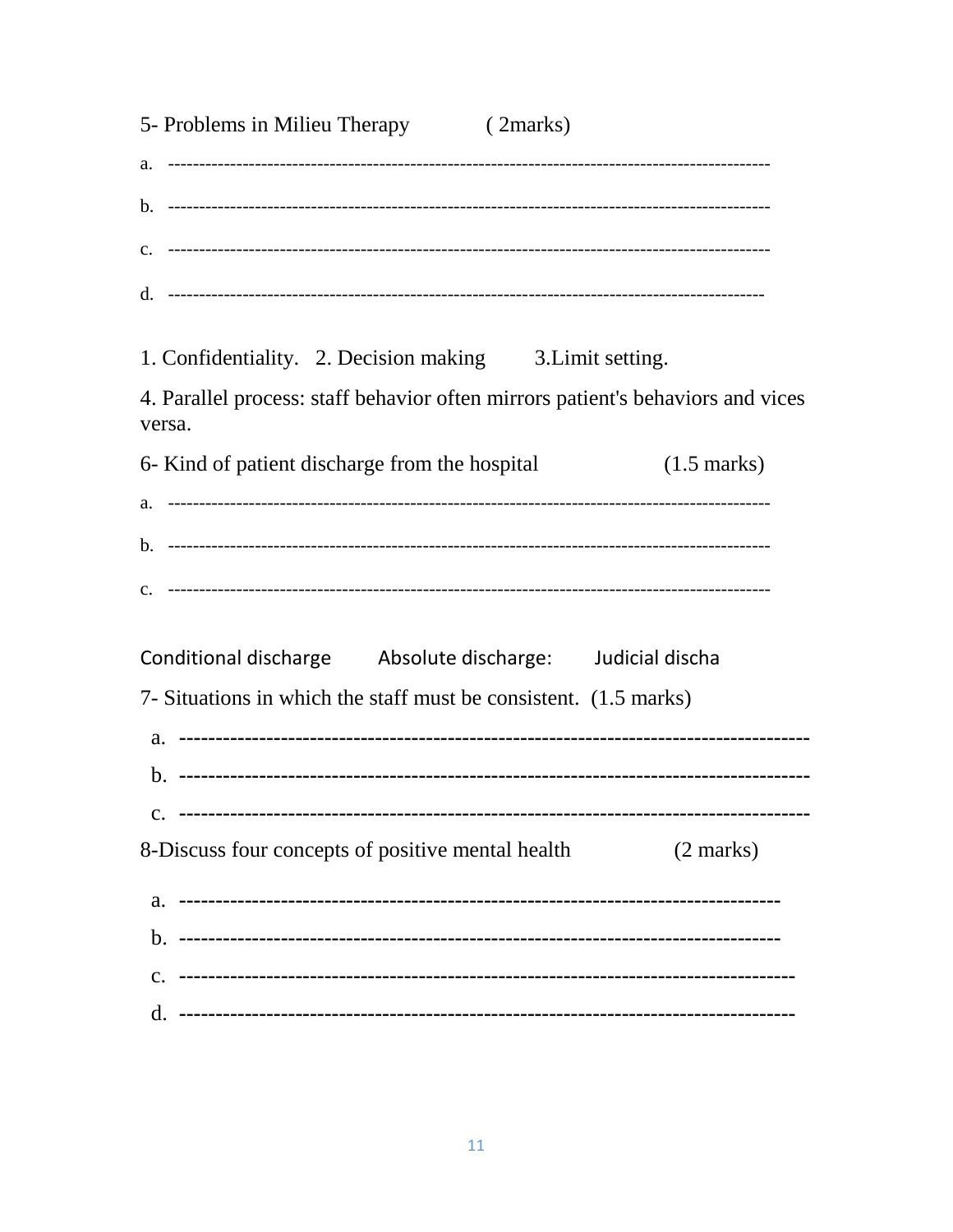| 9- Principles of therapeutic communication                                                                                                                                                                                                                                    | (2 marks)           |
|-------------------------------------------------------------------------------------------------------------------------------------------------------------------------------------------------------------------------------------------------------------------------------|---------------------|
|                                                                                                                                                                                                                                                                               |                     |
|                                                                                                                                                                                                                                                                               |                     |
|                                                                                                                                                                                                                                                                               |                     |
|                                                                                                                                                                                                                                                                               |                     |
| 10- Functions of Ego are:                                                                                                                                                                                                                                                     | $(2 \text{ marks})$ |
|                                                                                                                                                                                                                                                                               |                     |
|                                                                                                                                                                                                                                                                               |                     |
|                                                                                                                                                                                                                                                                               |                     |
|                                                                                                                                                                                                                                                                               |                     |
| I. Control of impulses & master of body. 2. Directs motor activities<br>3. Maintains sense of reality through perception, memory, reason and<br>insight. 4. preserves us from danger; help survival.<br>5. Deals effectively and balances between the forces of Id& Superego. |                     |
| 11- Assessment of generalized anxiety disorder (2marks)                                                                                                                                                                                                                       |                     |
|                                                                                                                                                                                                                                                                               |                     |
|                                                                                                                                                                                                                                                                               |                     |
|                                                                                                                                                                                                                                                                               |                     |
| d.                                                                                                                                                                                                                                                                            |                     |
| People with (GAD) are chronic worriers. Decision making is Difficult because of poor<br>٠<br>concentration and the fear of making a mistake.                                                                                                                                  |                     |
| Restlessness, inability to relax, and fatigue.<br>٠<br>٠                                                                                                                                                                                                                      |                     |
| Autonomic hyperactivity e.g. Sweating, palpitations, cold clammy hands, urinary<br>frequency, pallor or flushing, increased pulse and rapid respiration.                                                                                                                      |                     |
| Apprehensiveness.<br>٠<br>Insomnia: initiating sleep is difficult because the individual worries about the day's events<br>٠<br>and real or imagined mistakes. Nightmares often occur.                                                                                        |                     |

**-** Distractibility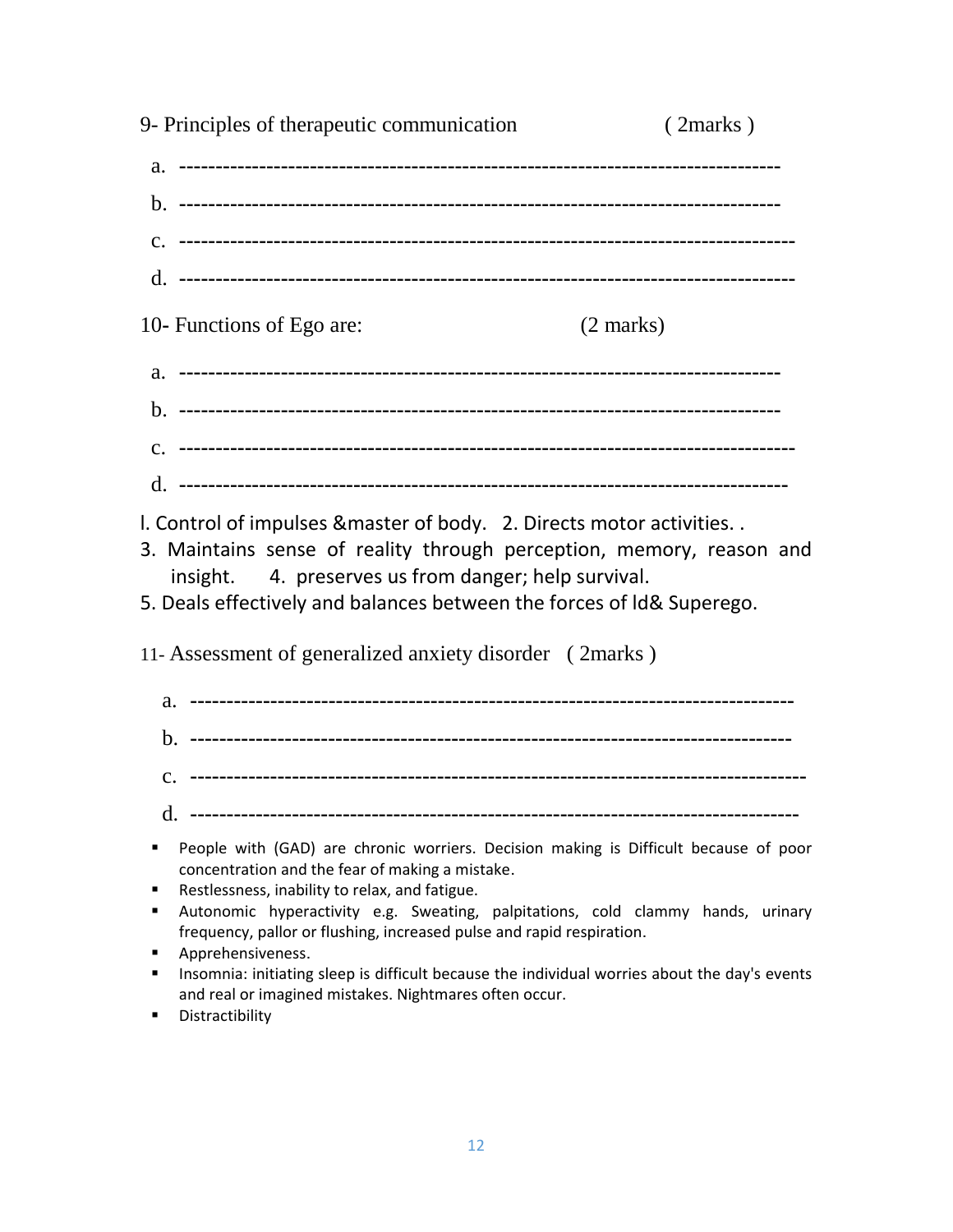| 12- Negative symptoms of schizophrenia (2 marks)               |  |
|----------------------------------------------------------------|--|
|                                                                |  |
|                                                                |  |
|                                                                |  |
|                                                                |  |
|                                                                |  |
| 13- Assessment of thought process of bipolar patient (2 marks) |  |
|                                                                |  |
|                                                                |  |
|                                                                |  |
| d.                                                             |  |

#### **Part V. Case study (Essay):**

#### **(25 marks)**

A 35-years old patient, is admitted to a psychiatric unit .It is the third admission for him .He speaks negatively about himself and states that he would be better if dead. He is complains of insomnia. Although he has been suicidal during past hospitalization, he now denies suicidal ideas and is not put on suicide alert status. He is quiet and withdrawn, and responds slowly to all stimuli.